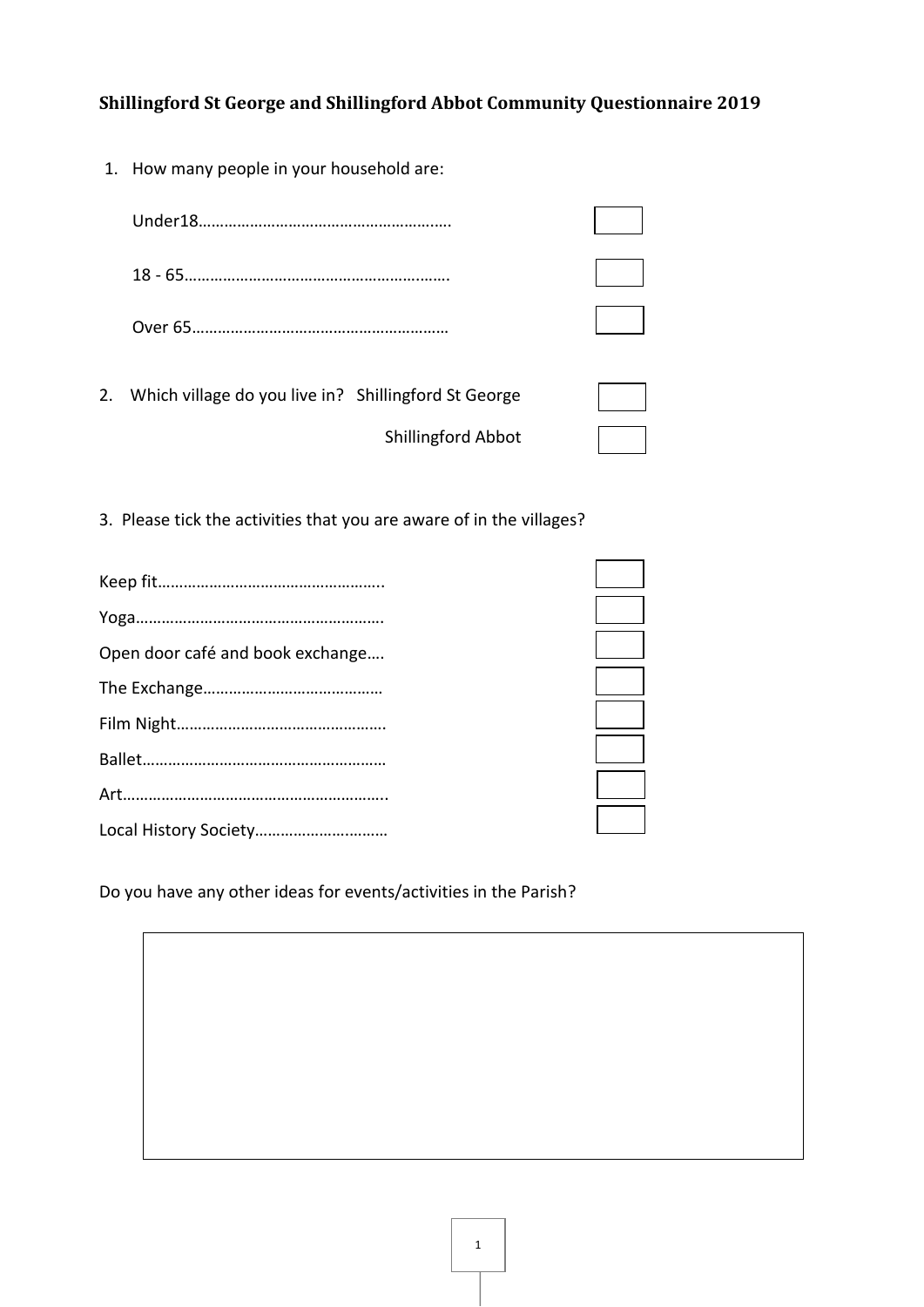4. Do you experience difficulties entering or leaving either village by road? Please tick.

Please specify your difficulties below with any suggestions for improvement

5. Are there any areas in either village that you consider dangerous? Yes  $\Box$  No

If yes, please specify below with any suggestions for improvement

| 6. Do you think that the housing provision in the parish is adequate? Yes $\perp$ | No |
|-----------------------------------------------------------------------------------|----|
|-----------------------------------------------------------------------------------|----|

#### If no, please specify below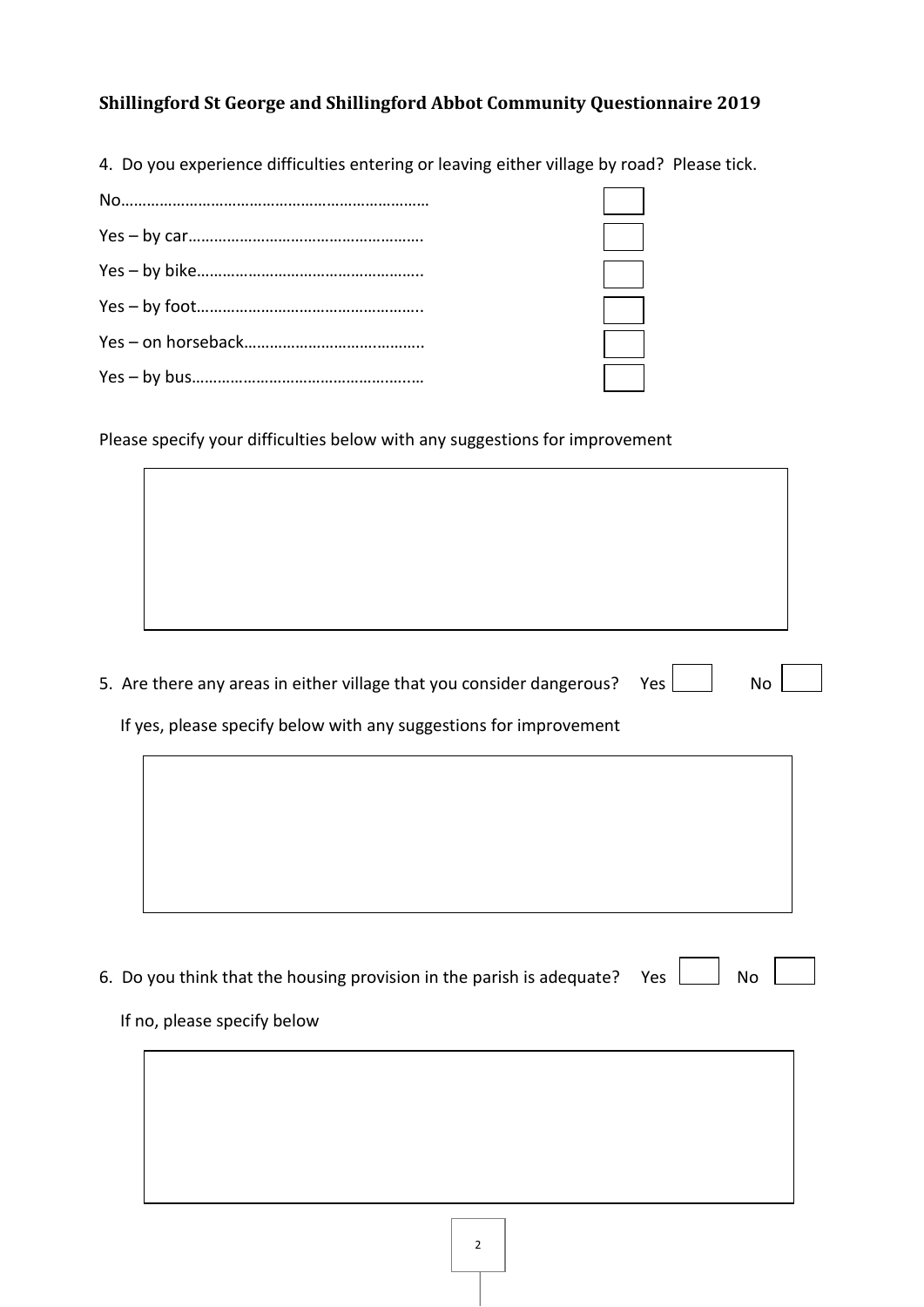7. In what ways is the Church important to you? (Please tick as many as you like)



8. What should be the main focus for the Parish Council to improve the quality of life in the Parish? And are there outside organisations that they should lobby?

Please give your suggestions below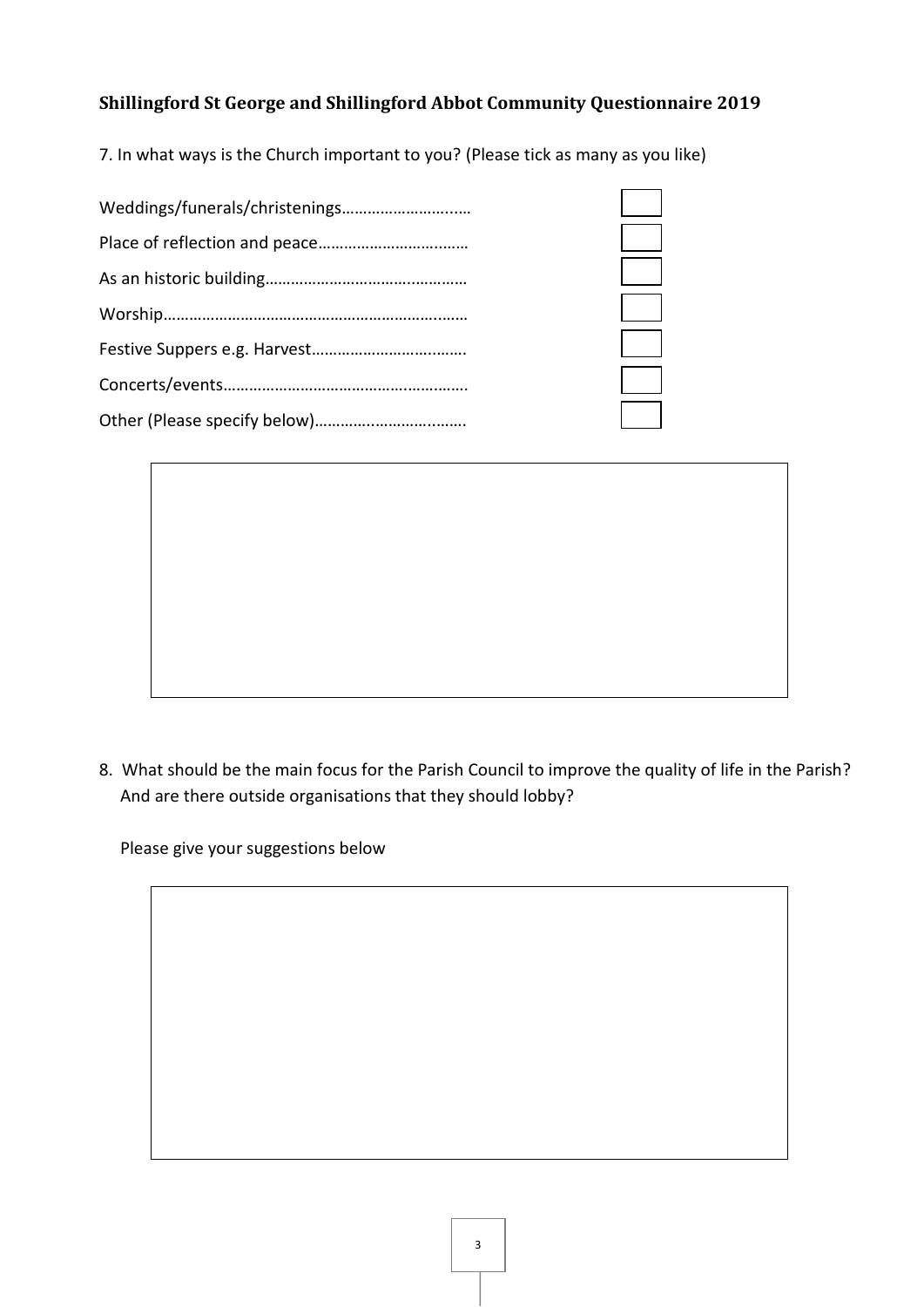9. How often do you use the Devon County Council Library Van Service which visits Shillingford St George on one Monday a month? Please tick.

What would help to improve this service?

10. Do you have any mobile phone and/or broadband reception difficulties at home?

|                              | Yes | Nο |
|------------------------------|-----|----|
|                              |     |    |
| Broadband internet Speed     |     |    |
| If yes, please specify below |     |    |

11. Are you aware of the defibrillators outside Shillingford St George Village Hall and in the phone box in Shillingford Abbot? No was not also as a set of the No was not also well as  $N$  No  $N$ 

| Are you aware of courses for operating the defibrillator? |  |
|-----------------------------------------------------------|--|
| Do you have a fob with the code to use them?              |  |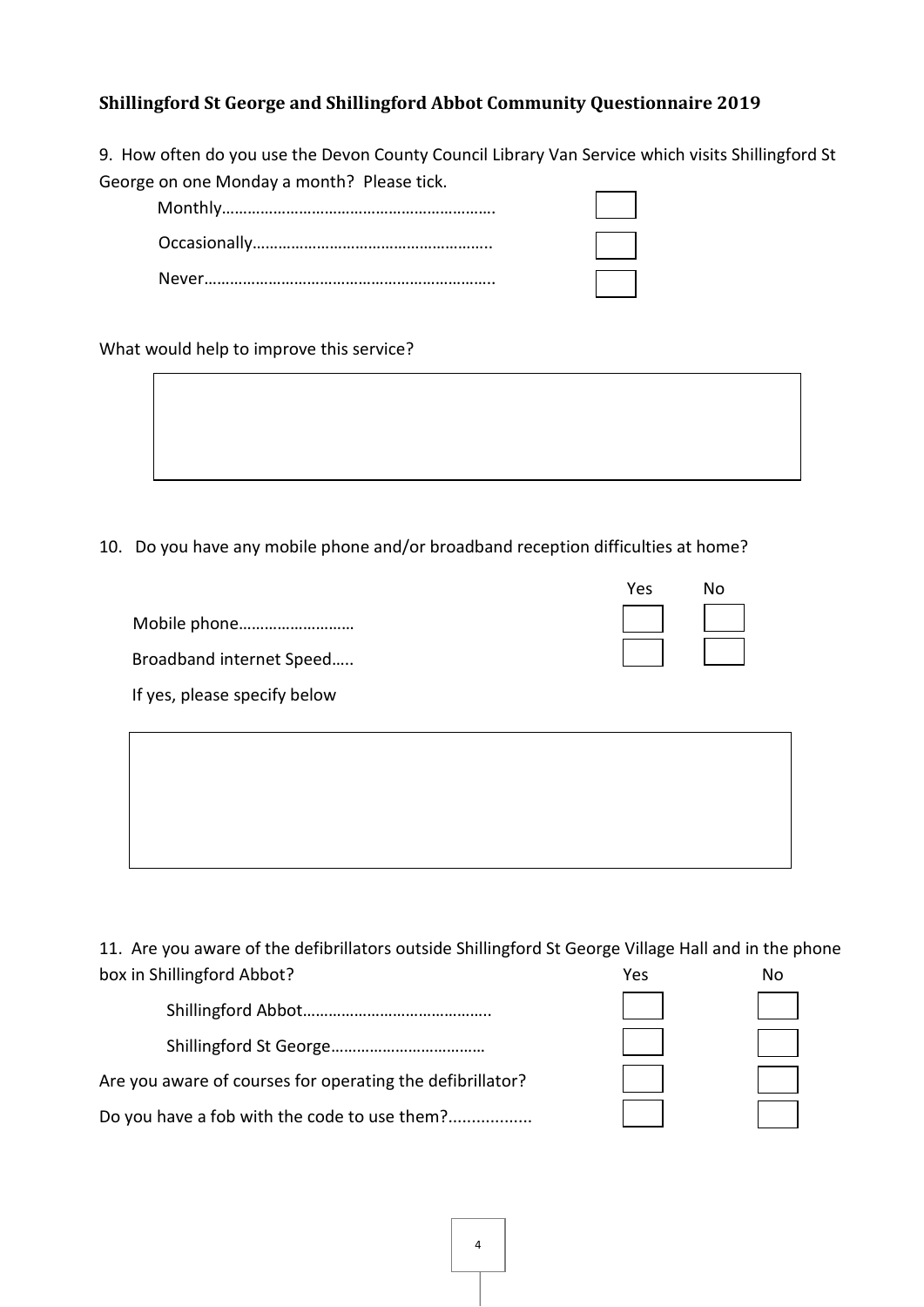12. Are you aware of the Neighbourhood Watch in the parish? Would you value information about the Neighbourhood Watch Scheme? Yes Notes Notes Notes Notes Notes Notes Notes Notes Notes Notes Notes Notes Notes Notes Notes No

| Yes | No |  |
|-----|----|--|
| es/ | No |  |

How could the scheme be made more efficient?

13. Do any of the following concern you within the parish? (Please tick as many as you like)

| Other (please specify below |
|-----------------------------|

14. How do you find out about events in the parish? (Please tick as many as you like)

| Web site(www.shillingford.org.uk) |  |
|-----------------------------------|--|
|                                   |  |
|                                   |  |
|                                   |  |
|                                   |  |